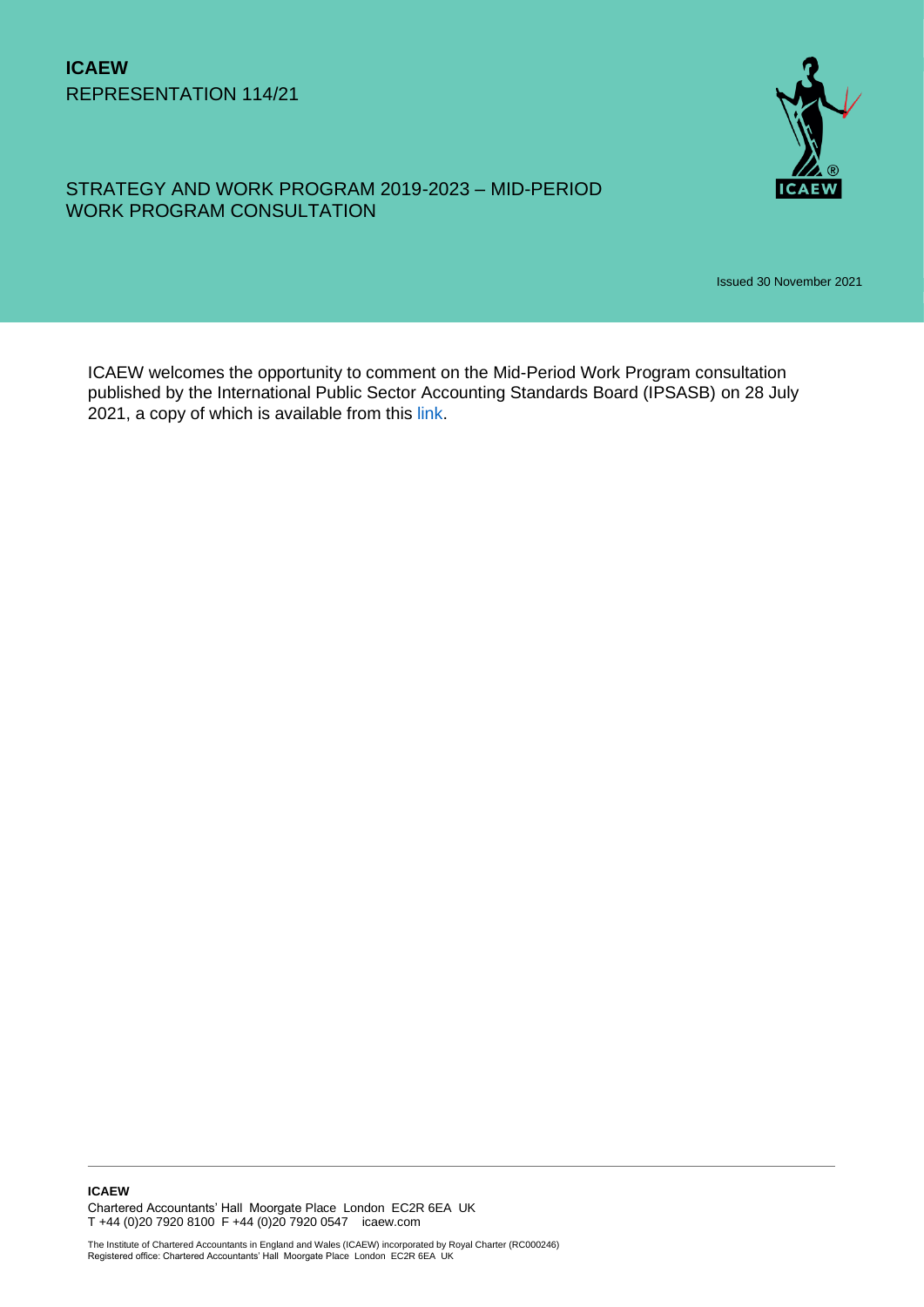This response of 30 November 2021 has been prepared by ICAEW's Public Sector team, which supports members working in and with the public sector to deliver public priorities and sustainable public finances, including over 8,000 in ICAEW's Public Sector Community. ICAEW engages with policy makers, public servants and others to promote the need for effective financial management, audit and assurance, financial reporting and governance across the public sector to ensure public money is spent wisely.

ICAEW is a world-leading professional body established under a Royal Charter to serve the public interest. In pursuit of its vision of a world of strong economies, ICAEW works with governments, regulators and businesses and it leads, connects, supports and regulates more than 157,800 chartered accountant members in over 147 countries. ICAEW members work in all types of private and public organisations, including public practice firms, and are trained to provide clarity and rigour and apply the highest professional, technical and ethical standards.

© ICAEW 2021

All rights reserved

This document may be reproduced without specific permission, in whole or part, free of charge and in any format or medium, subject to the conditions that:

• it is appropriately attributed, replicated accurately and is not used in a misleading context;

• the source of the extract or document is acknowledged and the title and ICAEW reference number are quoted.

Where third-party copyright material has been identified application for permission must be made to the copyright holder.

For more information, please contact: representations@icaew.com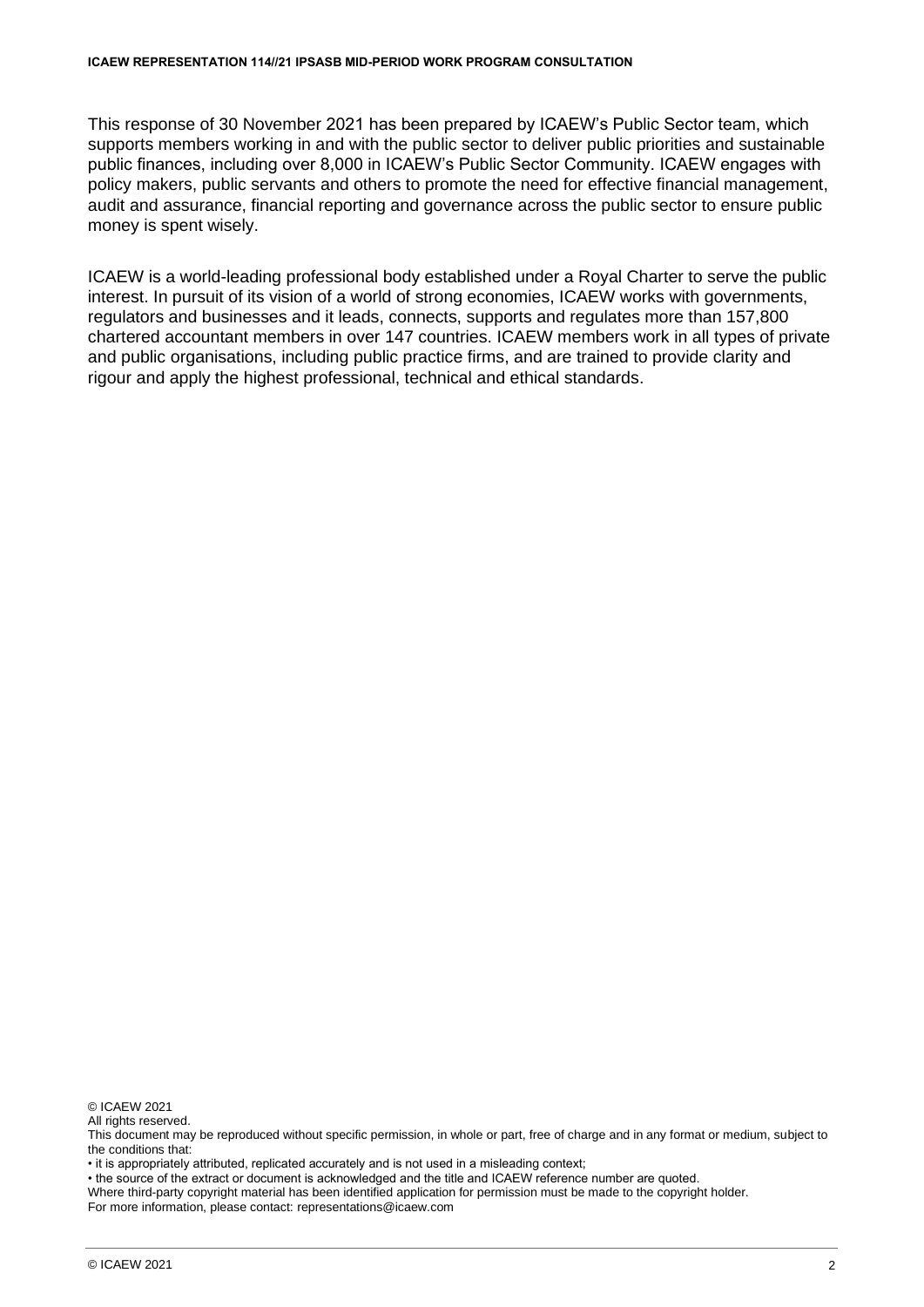# *Key points*

**Welcome the opportunity to respond**

1. As an interested stakeholder in IPSASB's activities and output, we appreciate the opportunity to provide feedback on their strategy and work plan. This consultation not only underpins IPSASB's commitment to transparency, but it also ensures that the limited resources available are being allocated to the most effective projects, namely those that benefit the users most.

### **Priority of projects**

- 2. The 2018 consultation on the proposed work plan for the period covering 2019-2023 included projects considered but not prioritised, which proved helpful in evaluating and ranking the projects that had made it to the shortlist. However, this mid-period work program consultation does not provide a full list of projects considered which is less helpful.
- 3. Given that there are only two years remaining of the current work program period and that there are a number of open projects, it is understandable that staff availability is a major consideration in coming to a final decision on which projects to proceed with. However, we do not think the distinction between major and minor is very insightful and may also prevent alternative projects being suggested as stakeholders would not really know whether their proposals would be classified as major or minor.
- 4. The consultation makes it clear that the chosen projects will most likely run into the next work program period i.e., beyond 2023. We understand the need for some flexibility, but the consultation seems to assume that this will be inevitable. There is a risk that the beginning of the next work program period could be congested with un-finished projects, potentially weakening the enthusiasm for the more comprehensive consultation on the 2024-2028 period due to take place in 2023.

### **Sustainability reporting**

- 5. We are disappointed that IPSASB is not taking sustainability reporting further at this moment in time despite stating that 'without a robust widely shared reporting framework, public sector entities will struggle to demonstrate progress towards their Sustainable Development Goals (SDG) commitments'.
- 6. It appears that IPSASB is adopting a wait and see approach whilst international sustainability reporting standards are being developed for the private sector. Both IFAC and IPSASB have congratulated the IFRS Foundation for setting up the International Sustainability Standards Board (ISSB) but we would like to understand what role IPSASB will play in public sector sustainability reporting and how it will interact with the ISSB. As COP 26 has repeatedly demonstrated, the time to act is now and IPSASB should show more conviction and courage to fulfil their mandate under 'theme C' which is to *Develop Guidance to Meet Users' Broader Financial Reporting Needs*.
- 7. Given the vital role the public sector will play in transitioning to net zero we believe that it is vital that IPSASB should devote resources to non-financial reporting and its links to financial information. IPSASB should not remain a purist standard setter for financial reporting, it should broaden its scope to include non-financial reporting to ensure consistent, high quality information is being provided.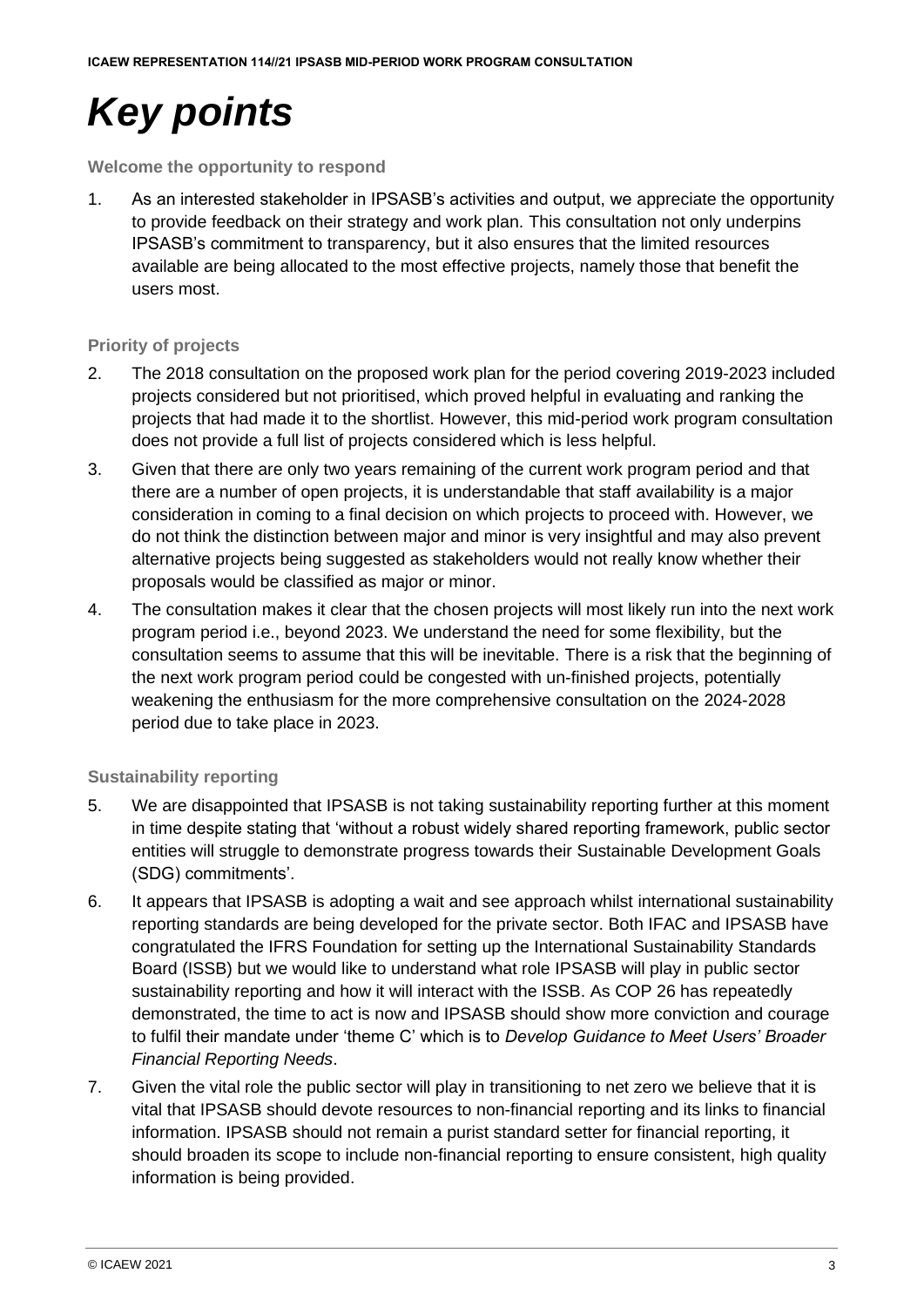- 8. We are encouraged to see that IPSASB is involved with existing non-financial reporting organisations to advance the public sector perspective, but this may be insufficient given that the other organisations are working on private sector and investor focused guidance.
- 9. In our view IPSASB needs to be clearer on the role they could play in non-financial reporting for public sector entities and we call on the Board to identify major sustainability issues affecting the public sector and work on a timeline when these will be addressed.
- 10. IPSASB may be more involved in the sustainability debate than the consultation suggests and so it may just be a case for more detailed communication but the lack of any specific sustainability projects being proposed is disappointing. Governments are starting to legislate for net zero initiatives and expectations on disclosing climate related risks, such as the TCFD requirements, is growing in the private sector. Many government entities will face similar climate related risks to the private sector and there is no reason why the public sector should lag behind in the reporting of those by three or four years.

## *Answers to specific questions*

### **Specific Matter for Comment 1**

**Do you agree with the major projects proposed by the IPSASB? If not, which major project(s) would you substitute for those proposed, and why?**

- 11. In our opinion, it is a missed opportunity not to start thinking about sustainability reporting in more detail. Staff and the Board could have devoted some time in 2022 and 2023 to review all the current frameworks and how they could operate in a public sector context.
- 12. The ongoing IPSASB project on natural resources highlights a need to view some of these topics through a different lens. Currently the project consists of little more than applying the conceptual framework definition of an asset to various types of natural resources (eg water, subsoil) and concluding that the definition is rarely met, either due to measurement uncertainty or lack of control. However, these resources clearly represent a value to the public sector and looking at them through a financial reporting lens is limiting. What are the value drivers in the public sector? How could [Dasgupta's review](https://www.gov.uk/government/collections/the-economics-of-biodiversity-the-dasgupta-review) of the economics of biodiversity inform the debate and what is the enterprise value of a public sector entity and how is it linked to sustainability?
- 13. Government actions and their reporting on green issues will be increasingly under the spotlight and linking financial and non-financial information to provide a holistic view of an entity's operations will be key to meeting users' broader reporting needs (Theme C). IPSASB should communicate what it plans to do as well as a timeline to manage expectations.
- 14. Whilst we would have preferred to see IPSASB staff commence work on sustainability reporting, we agree with the Board's selection of *Presentation of Financial Statements and Differential Reporting* as an alternative.
- 15. The project on IPSAS 1 (presentation of financial statements) is a good opportunity to revisit some of the past decisions such as the omission of Other Comprehensive Income (OCI) and to liaise with stakeholders in respect of their informational needs.
- 16. The consultation doesn't make it clear what exactly differential reporting is. Is the aim to produce a completely different suite of standards for less complex public sector entities or to perhaps focus on more streamlined disclosure requirements of the existing standards? The consultation only says that this project would enable IPSASB to explore the characteristics of less complex entities and the appropriate financial reporting approach and guidance.